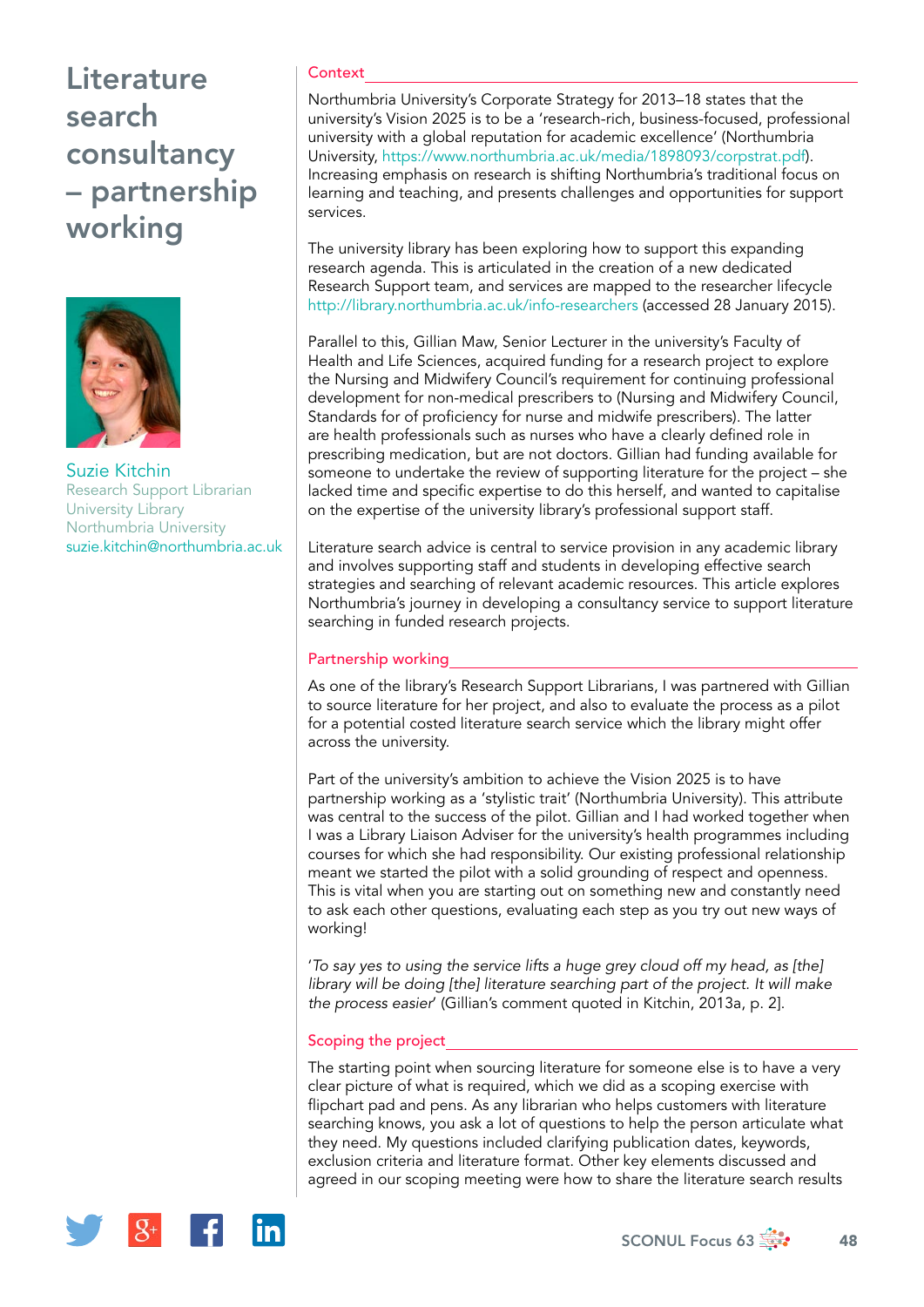# **Literature** search consultancy – partnership working

(via EndNote Online), how to keep in touch with each other and deadlines.

Gillian found my questions helped her to focus on what she wanted to explore in the research project: '*Once I received [the] written scoping document from library, I used it to map my project. It helped me walk through the issues, it caused me to change questions I used in my focus groups. The thoughtprocesses [the librarian used] had were crucial in helping my thinking*' (Gillian's comment quoted in Kitchin, 2013a, p. 3).

We were an equal partnership, each fulfilling our respective professional roles. After I had completed the subject literature review, Gillian realised she also needed action research methodology literature, so we tested the scoping processes already trialled to ensure they worked for a second time. They did, and both the scoping discussion and document have been embedded as key elements in the now live service. Gillian articulated the benefit of this partnership:

'*Sharing part of the work was therapeutic, e.g. [the librarian] suggesting I include X keyword; helping me to focus on what I needed. We both had to consider what we are getting out of this process. My fears started to disappear*' (Gillian, in Kitchin, 2013a, pp. 2–3).

### Impact

The pilot was very successful in two ways. Firstly, it provided the researcher with the literature she needed to provide as a basis for her research project. Secondly, it gave me as the Research Support Librarian the opportunity to appraise a new concept of service delivery and to take this forward to service implementation. '*Our existing professional relationship enabled us to be honest, practical and reflective throughout the process, to the benefit of Gillian's project as well as the service development* ' (Suzie, in Kitchin, 2013b).

From the experiences gained during the pilot, I was able to translate these into procedures and practices, which are now ready to implement when we receive expressions of interest from researchers. Without the pilot the library would not have had that valuable customer insight to help move this venture into new service provision.

For the researcher it had benefit in the professional practice arena – '*this project could not have been completed within the time span requested by HENE [health organisation] without [the librarian's] help. The experience was both professional and essential but also a personal sounding board during which concerns, choices, and knowledge sharing was implicit to the success of the work. Without this aspect of the project I believe it would not have resulted in a such a robust study or indeed one which has such implications for prescribing practice*' (Gillian, in Kitchin, 2013b).

### Reflections and mapping the journey

As this article documents the journey of our pilot, details about the live literature search consultancy service are not included. However, if you would like to find out more, please contact me.

We use a customer journey mapping tool in the library, whereby you map the journey a customer takes when using a particular library service and explores their experiences. We started doing this when we applied for our first Customer Service Excellence accreditation. The ideal is to have a customer do this, but if that is not feasible, you can ask a member of library staff unfamiliar with the specific journey to act as the customer instead. It is a great way to explore how your services are experienced by customers, and consequently how you can improve.